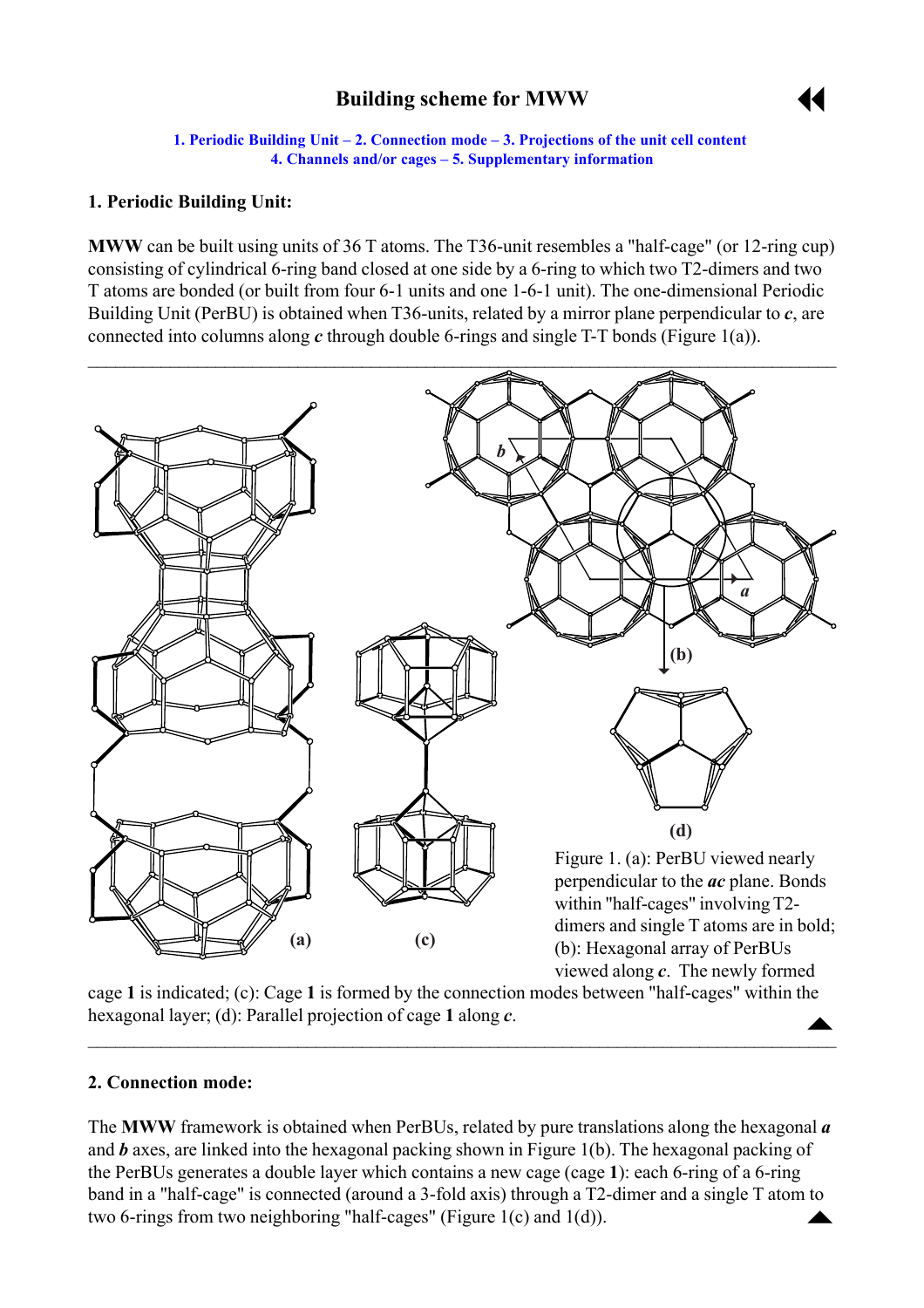<span id="page-1-0"></span>

Figure 2. Cell content viewed along *b*. A projection of the cell content along  $c$  is shown in Figure 1(b).

 $\blacktriangle$ 

#### **4. Channels and/or cages:**

In hexagonal **MWW** two non-intersecting types of 10-ring channels are parallel to  $\leq 100$ . The channel intersection within the double layer is equal to cavity **1** and the channel intersection between the double layers is equal to the cavity **2**. Both cavities are depicted in Figure 3. The **[pore descrip](http://www.iza-structure.org/databases/ModelBuilding/Introduction.pdf)[tors](http://www.iza-structure.org/databases/ModelBuilding/Introduction.pdf)** are added. The new cage **1**, formed upon connecting "half-cages" into the hexagonal layer, is shown in Figure 1(c) and Figure 1(d). The linkage of the cavities and cage is illustrated in Figure 4.

 $\mathcal{L}_\mathcal{L} = \{ \mathcal{L}_\mathcal{L} = \{ \mathcal{L}_\mathcal{L} = \{ \mathcal{L}_\mathcal{L} = \{ \mathcal{L}_\mathcal{L} = \{ \mathcal{L}_\mathcal{L} = \{ \mathcal{L}_\mathcal{L} = \{ \mathcal{L}_\mathcal{L} = \{ \mathcal{L}_\mathcal{L} = \{ \mathcal{L}_\mathcal{L} = \{ \mathcal{L}_\mathcal{L} = \{ \mathcal{L}_\mathcal{L} = \{ \mathcal{L}_\mathcal{L} = \{ \mathcal{L}_\mathcal{L} = \{ \mathcal{L}_\mathcal{$ 



**{**2[4258102] <100> (10-ring)**}**

Figure 3. Cavity 1 within the double layer viewed along <010 $>$  (top left), and along [001] (bottom left), and cavity 2 between double layers viewed along <010> (middle), and along [001] (right).